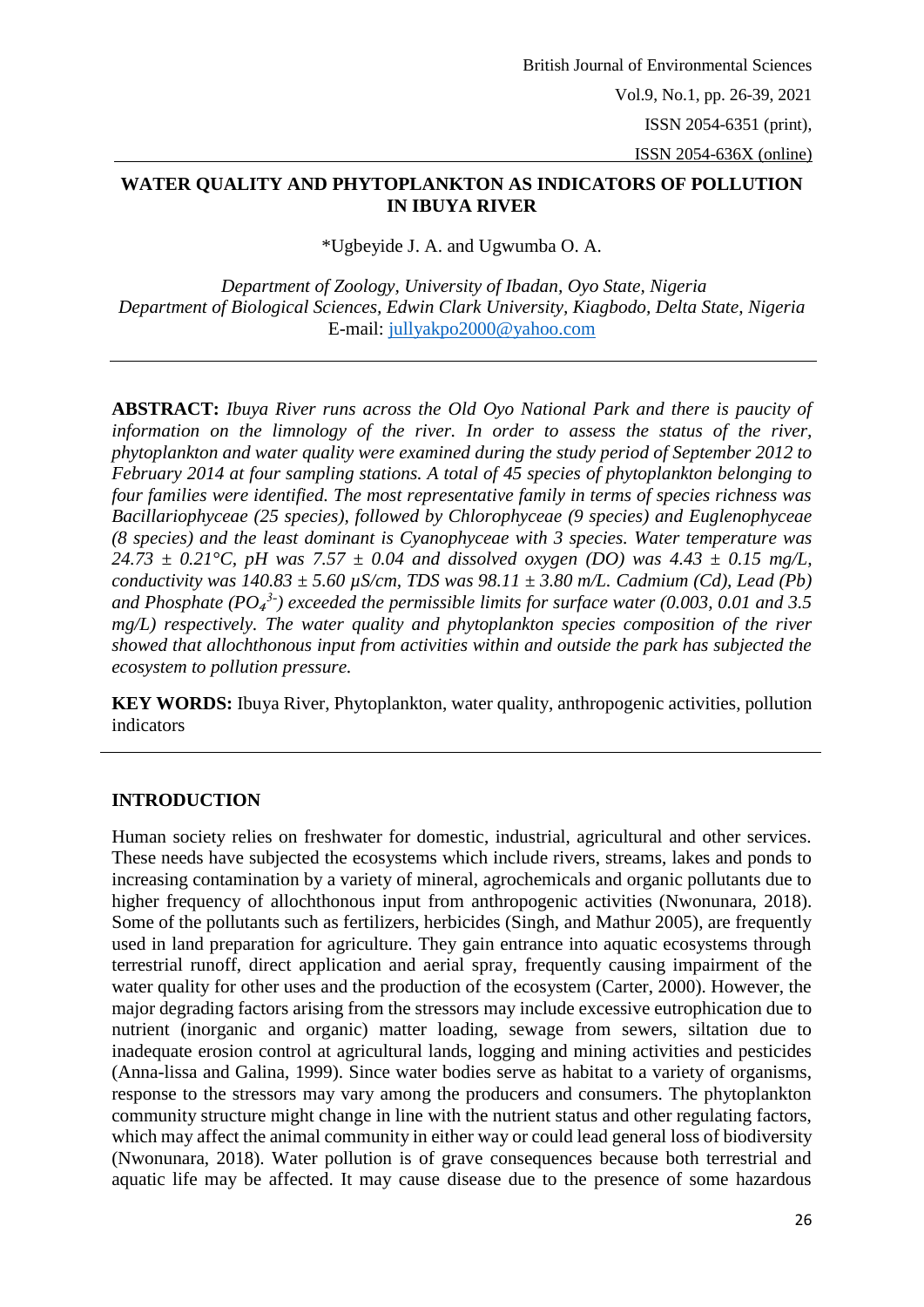substances, with distortion of the water quality, impose physiological stress on biotic community, add odour and significantly hinder economic activities (Asonye et al. 2007). Inputs from within and outside the park as a result of human and wildlife activities enter the Ibuya River. These inputs can render the water unsafe for human consumption and also adversely affect the resident biota. Despite these, there is paucity of information on the limnology of the Ibuya River. The objective of this study was to determine the pollution index of Ibuya River by assessing the water quality and phytoplankton structure of the ecosystem. The study therefore provides vital information that can help to identify the negative impacts of human activities on such ecosystem. The information can serve as the necessary baseline data on the ecological status and as tool for advocacy of policies to protect the ecological system for sustainable management.

## **METHODOLOGY**

### **Study area**

Ibuya River is located in the Old Oyo National Park. The park is in Sepeteri, Oyo State, Southwestern Nigeria. It lies between latitude  $8^0.10'$  -  $9^0.05'N$  and longitude  $3^0.00'$  -  $4^0.20'E$ . A sizeable portion of the park is the Ibuya River and is well drained by two river systems; the Ogun River discharging into Atlantic Ocean and the Tessi River discharging into the River Niger. Several tributaries flow to join these two main rivers respectively. The park has diverse wildlife and cultural/historical settings. Other activities around and outside the park include cultivation and processing of cassava, farming, block industry and filling station (fuel station). The abundance of cultural features both within and outside the park makes it a combination of an ecological, cultural/historical park.

## **Sample collection**

## *Physicochemical Variables*

Water samples were collected for the period of 18 months from September 2012 to February 2014 in the morning hours between 7 and 10 am covering the wet and dry season at four different locations at regular interval. The physico-chemical parameters (Temperature, pH, Conductivity and Dissolved Oxygen) were measured in-situ using mercury in glass thermometer (in Celsius), pH meter, TDS/conductivity meter and DO meter model ExStik DO600 while samples for turbidity, iron, cadmium, lead, phosphate, sulphate and nitrate were analyzed in the laboratory according to standard methods (APHA 2005 and AOAC 2010). All the parameters were measured in triplicate.

## *Phytoplankton Sample*

Plankton net of mesh size 55µm was used to collect plankton samples just below the water surface. The collected sample was poured immediately into a liter plastic container holding 4% of buffered formalin and transported to the laboratory for analysis (Onyema 2007). Samples collected for plankton studies were allowed to stand for at least 24 hours in the laboratory before the supernatant was pipetted to concentrate the samples. The concentrated sample was agitated to homogenize before pipetting 1 mL sub sample with sample pipette. The content was placed on a slide and examined with Olympus binocular microscope at different magnification X100 and X400 (APHA et al. 1998). The plankton was identified and total number per species was recorded using keys and checklists of Hutchinson (1967), Prescott (1954), Botes (2003), Nwankwo (2004), Jeje and Fernando (1980) and Nguetsop (1990). The drop count method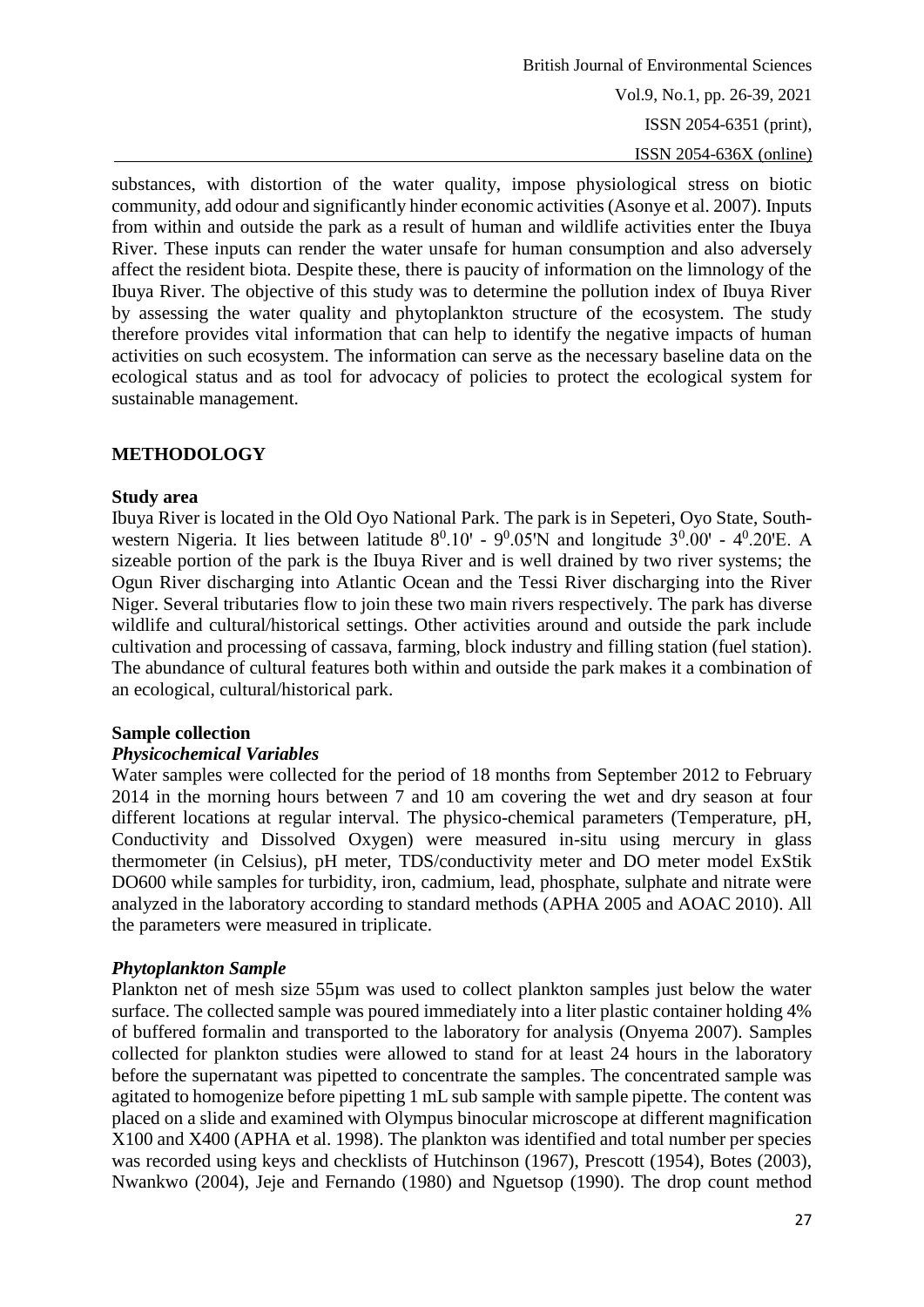described by NIO (2004) was used for plankton calculation. Diversity indices: H′ was used in estimating phytoplankton diversity and enumeration of plankton was done on natural unit count and reported as units or organisms per milliliter (mL) (APHA et al. 1998).

# **Data Analysis**

Microsoft Excel was used for graphical illustrations. Shannon-Wiener diversity index and evenness were determined (Shannon and Wiener 1949). Genstat\_Discovery 4.103 was used for descriptive statistics and student t-test was used to compare mean. Spatial and seasonal variations in physicochemical parameters and phytoplankton abundance were determined using Analysis of Variance (ANOVA). Values were considered significant at  $p < 0.05$  levels.

## **RESULTS**

## **Physicochemical Variables**

The result of the physico-chemical parameters showing the range, mean and standard errors of water samples from Ibuya River are presented in Table 1. The mean water temperature for the wet season 24.69±0.47 °C was lower than the dry season value 24.76±0.43 °C (Table 2). The pH for the wet season 7.56±0.09 was lower than the dry season value of 7.58±0.15. The mean dissolved oxygen concentration (4.53  $\pm$  0.12 mg/L) for the wet season was higher than the dry season (4.36 $\pm$ 0.14 mg/L). Mean conductivity (163.00 $\pm$ 8.89  $\mu$ S/cm) and TDS (112.60 $\pm$ 6.83 mg/L) were higher in the dry season. However, transparency (10.40±0.89 cm) was least in the wet season and turbidity was higher  $(24.36\pm1.11$  FTU) in the wet season. The mean Fe value for the wet season (3.16 $\pm$ 0.37 mg/L) was higher than the dry season value of 1.25 $\pm$ 0.17 mg/L. The mean Cd for the wet season  $0.29 \pm 0.01$  mg/L was higher than the dry season value  $0.20\pm0.01$  mg/L. The mean Pb for the wet season  $(0.70\pm0.16$  mg/L) was higher than the dry season value  $0.67 \pm 0.14$  mg/L. The mean value for PO<sub>4</sub><sup>3-</sup> in the wet season 29.8 $\pm$ 2.65 mg/L was higher than the dry season 19.8 $\pm$ 0.02 mg/L. The mean value for NO<sub>3</sub><sup> $-$ </sup> during the wet season  $(26.80\pm5.10 \text{ mg/L})$  3 was lower than the dry season  $(36.1\pm4.68 \text{ mg/L})$ . The mean value for  $SO_4^2$  in the wet season 45.20 $\pm$ 4.17 mg/L was higher than the dry season value of 21.10 $\pm$ 3.81 mg/L. ANOVA result showed that conductivity, TDS, transparency, turbidity, Fe and sulphate varied significantly (p< 0.001) between seasons (Table 2).

# **Phytoplankton Species Composition**

Four phytoplankton families including Bacillariophyceae (25 species), Chlorophyceae (9 species), Euglenophyceae (8 species) and Cyanophyceae (3 species) were identified in Ibuya River during the period of study. Some of the phytoplankton species identified among the divisions that were indicators of pollution include *Aulacoseira granulate, Fragilaria construens, F. oceanica, Merismopedia punctate, Nitzschia spp., Oscillatoria princeps, Prorocentrum gracile, Closterium acerosum, Synedra acus* (Table 3). The most dominant among the pollution indicators were *Aulacoseira granulate* (43,978 cells/ml), *Fragilaria construens* (33,332 cells/ml), *F. oceanica* (23166 cells/ml), *Merismopedia punctata* (159744 cells/ml), *Oscillatoria princeps* (11710 cells/ml) (Table 3). The variation in total count of phytoplankton and the number of species in each of the sampled stations is presented in Figure 1 and the percentage distribution of phytoplankton groups was shown in Figure 2.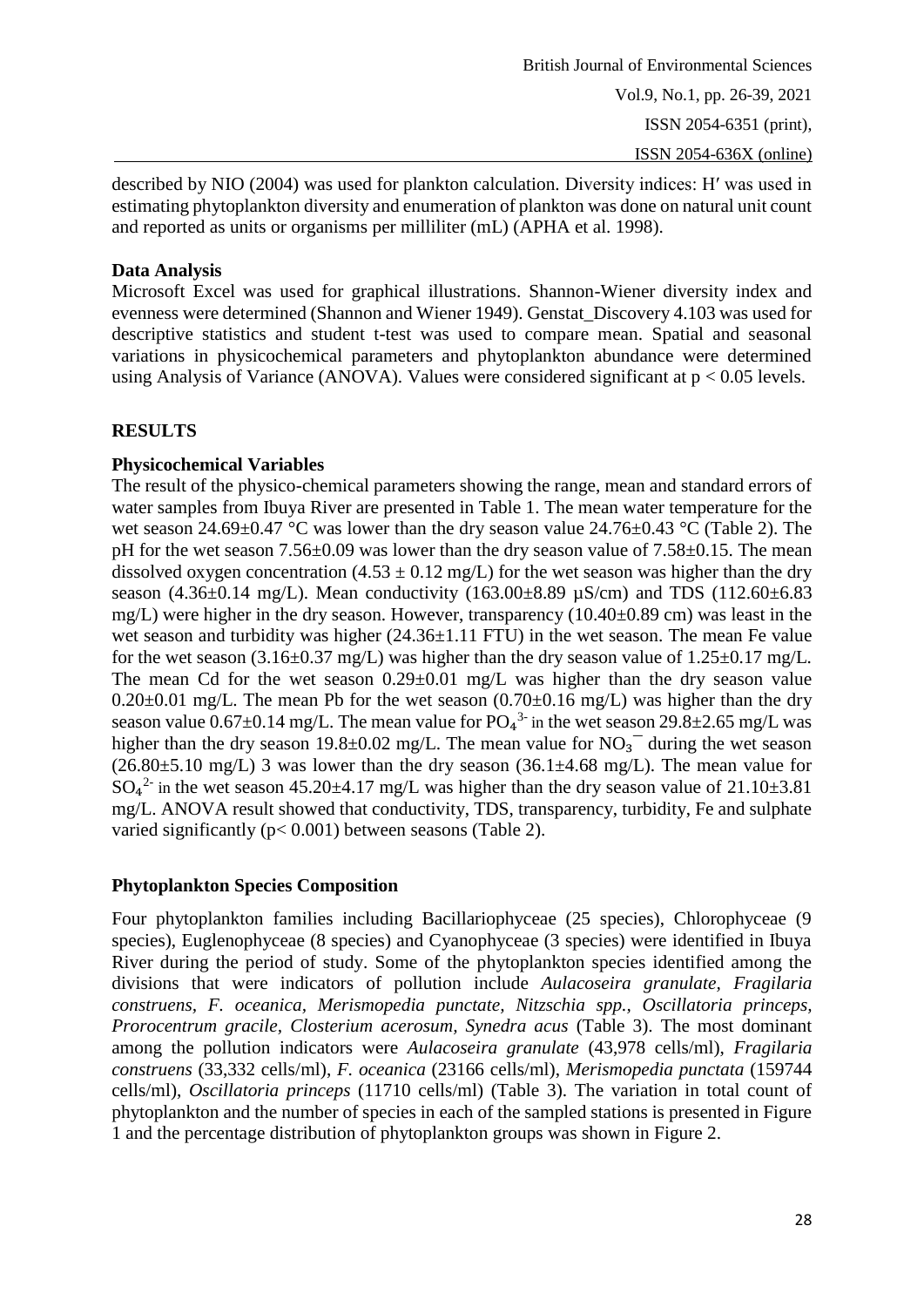# **Phytoplankton Diversity**

The Shannon wiener diversity index (H) (2.63) and evenness (E) (0.91) for Bacillariophyceae was highest in station 4. However, the diversity for Euglenophyceae was lowest in station 2 (2.47) while evenness (E) is highest in station 4 (1.01). Chlorophyceae diversity (3.75) and evenness (1.3) was highest in station 2. Divesity (H) for Cyanophyceae was highest in station 3 (1.66) while evenness was highest in station 3 (0.69) (Table 4).

| Tuble 10 1 hybred chemical parameters in 1907 a 100 ch |                  |                           |  |  |  |  |  |  |
|--------------------------------------------------------|------------------|---------------------------|--|--|--|--|--|--|
| <b>Parameters</b>                                      | Range            | Mean $\pm$ Standard error |  |  |  |  |  |  |
| Water temperature $(^{\circ}C)$                        | $20.30 - 29.70$  | $24.73 \pm 0.21$          |  |  |  |  |  |  |
| pH                                                     | $6.88 - 8.39$    | $7.57 \pm 0.04$           |  |  |  |  |  |  |
| DO(mg/L)                                               | $2.68 - 8.89$    | $4.43 \pm 0.15$           |  |  |  |  |  |  |
| Conductivity $(\mu S/cm)$                              | $69.90 - 272.00$ | $140.83 \pm 5.60$         |  |  |  |  |  |  |
| $TDS$ (mg/L)                                           | 48.80 - 188.00   | $98.11 \pm 3.80$          |  |  |  |  |  |  |
| Transparency (cm)                                      | $5.50 - 56.00$   | $16.02 \pm 1.28$          |  |  |  |  |  |  |
| Turbidity (FTU)                                        | $6.55 - 36.20$   | $19.36 \pm 0.91$          |  |  |  |  |  |  |
| Fe $(mg/L)$                                            | $0.03 - 8.32$    | $2.10 \pm 0.21$           |  |  |  |  |  |  |
| $Cd$ (mg/L)                                            | $0.00 - 1.64$    | $0.24 \pm 0.05$           |  |  |  |  |  |  |
| $Pb$ (mg/L)                                            | $0.00 - 2.11$    | $0.68 \pm 0.07$           |  |  |  |  |  |  |
| $PO_4^{3}$ (mg/L)                                      | $0.00 - 68.50$   | $24.25 \pm 2.84$          |  |  |  |  |  |  |
| $SO_4^2$ (mg/L)                                        | $0.00 - 96.45$   | $31.80 \pm 3.06$          |  |  |  |  |  |  |
| $NO3- (mg/L)$                                          | $0.00 - 97.60$   | $32.00 \pm 3.60$          |  |  |  |  |  |  |

**Table 1. Physico-chemical parameters in Ibuya River**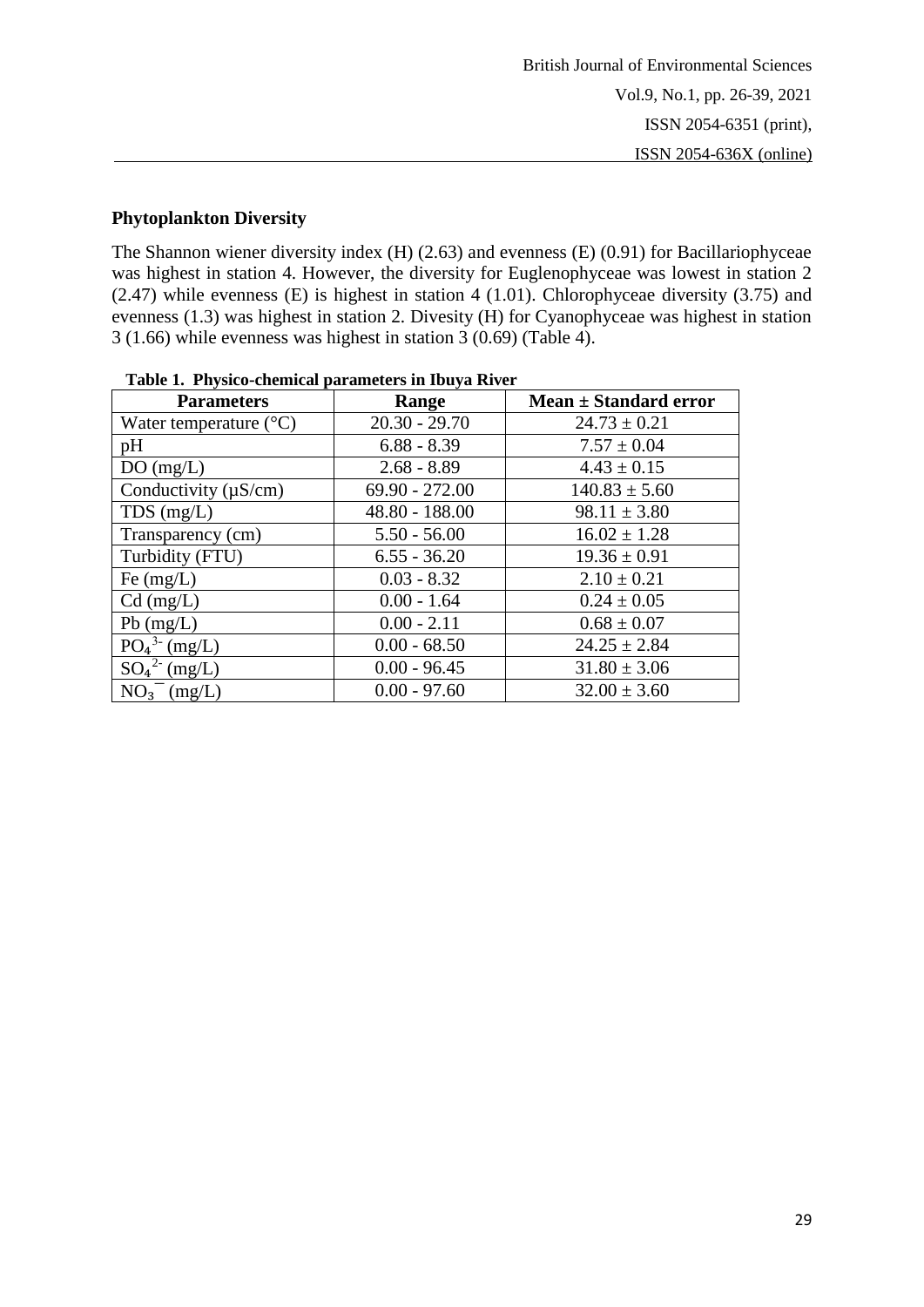Vol.9, No.1, pp. 26-39, 2021

ISSN 2054-6351 (print),

ISSN 2054-636X (online)

| <b>PARAMETERS</b>                   |           | <b>SEASON</b> | <b>STATIONS</b> |                  |        | <b>SEASONS*STATIONS</b> |            |         |        |        |                |       |        |        |                |
|-------------------------------------|-----------|---------------|-----------------|------------------|--------|-------------------------|------------|---------|--------|--------|----------------|-------|--------|--------|----------------|
| <b>Season/Station</b>               | Dry       | Wet           |                 | $\boldsymbol{2}$ | 3      | 4                       | <b>LSD</b> | Dry*Wet |        |        |                |       |        |        |                |
|                                     |           |               |                 |                  |        |                         |            |         | 2      | 3      | $\overline{4}$ |       | 2      | 3      | $\overline{4}$ |
| Water temp $(^0c)$                  | 24.76     | 24.69         | 24.63           | 24.98            | 24.70  | 24.61                   |            | 24.57   | 25.22  | 24.62  | 24.63          | 24.70 | 24.67  | 24.79  | 24.59          |
| pH                                  | 7.58      | 7.56          | $7.41*$         | 7.58             | 7.59   | $7.69*$                 | 0.19       | 7.41    | 7.63   | 7.61   | 7.66           | 7.416 | 7.52   | 7.57   | 7.73           |
| DO(mg/L)                            | 4.36      | 4.53          | 4.29            | 4.59             | 4.47   | 4.38                    |            | 4.01    | 4.53   | 4.50   | 4.39           | 4.65  | 4.67   | 4.43   | 4.36           |
| Cond $(\mu S/cm)$                   | 163.00*** | $13.10***$    | 143.70          | 144.00           | 142.00 | 133.60                  |            | 166.30  | 161.10 | 167.60 | 157.00         | 115.5 | 122.70 | 109.90 | 104.30         |
| $TDS$ (mg/L)                        | 112.60*** | 80.00***      | 99.70           | 100.00           | 98.80  | 94.00                   |            | 115.90  | 110.70 | 115.00 | 108.60         | 79.4  | 86.50  | 78.50  | 75.70          |
| Trans (cm)                          | 20.50***  | $10.40***$    | 15.10           | 15.60            | 15.50  | 17.90                   |            | 19.60   | 19.70  | 19.20  | 23.50          | 9.5   | 10.40  | 11.00  | 10.80          |
| Turb (FTU)                          | 15.35***  | 24.36***      | 20.14           | 19.02            | 17.88  | 20.38                   |            | 17.40   | 15.32  | 12.58  | 16.10          | 23.57 | 23.65  | 24.49  | 25.74          |
| Fe $(mg/L)$                         | $1.25***$ | $3.16***$     | 2.44            | 2.27             | 2.08   | 1.62                    |            | 1.81    | 1.32   | 1.01   | 0.86           | 3.22  | 3.46   | 3.42   | 2.56           |
| $Cd$ (mg/L)                         | 0.20      | 0.29          | 0.17            | 0.24             | 0.27   | 0.27                    |            | 0.19    | 0.20   | 0.19   | 0.21           | 0.161 | 0.28   | 0.36   | 0.36           |
| $Pb$ (mg/L)                         | 0.67      | 0.70          | 0.71            | 0.74             | 0.61   | 0.67                    |            | 0.65    | 0.76   | 0.62   | 0.63           | 0.78  | 0.72   | 0.60   | 0.72           |
| $Po_4^3$ (mg/L)                     | 19.80     | 29.80         | 22.00           | 23.00            | 26.20  | 25.80                   |            | 17.30   | 19.80  | 20.00  | 22.20          | 27.8  | 27.00  | 34.10  | 30.30          |
| $\text{So}_{4}^{2} \text{- (mg/L)}$ | 21.10***  | 45.20***      | 30.20           | 32.00            | 35.90  | 29.10                   |            | 21.80   | 22.40  | 21.50  | 18.70          | 40.8  | 43.90  | 53.80  | 42.20          |
| $No_3$ (mg/L)                       | 36.10     | 26.80         | 35.80           | 25.50            | 34.20  | 32.40                   |            | 43.80   | 29.60  | 35.90  | 35.20          | 25.8  | 20.30  | 32.10  | 29.00          |

**Table 2. Analysis of variance of the physico-chemical parameters in Ibuya River** 

\* Significant P<0.05 level, \*\*Significant P<0.01 level, \*\*\*Significant P<0.001 level

Key: Water temp = Water Temperature, Cond = Conductivity, Trans = Transparency, Turb = Turbidity, Fe = Iron, Cd = Cadmium, Pb = Lead, Po<sub>4</sub><sup>3</sup> = Phosphate,  $\text{So}_4^2 = \text{Sulphate}, \text{No}_3 = \text{Nitrate}, \text{LSD} = \text{Least significant difference}.$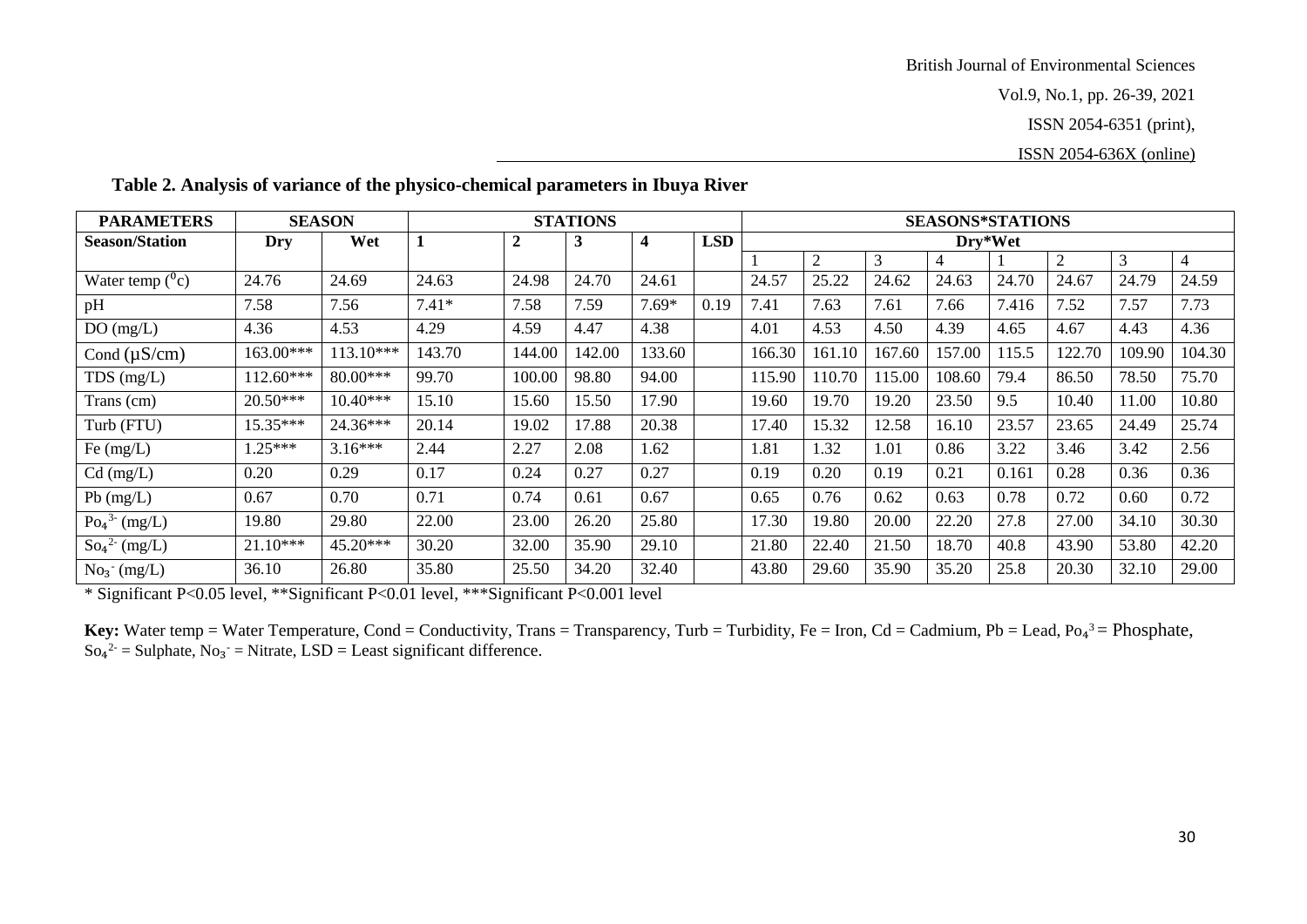

**Figure 1. Spatial variation of Phytoplankton abundance in Ibuya River**



**Figure 2. Percentage distribution of phytoplankton groups**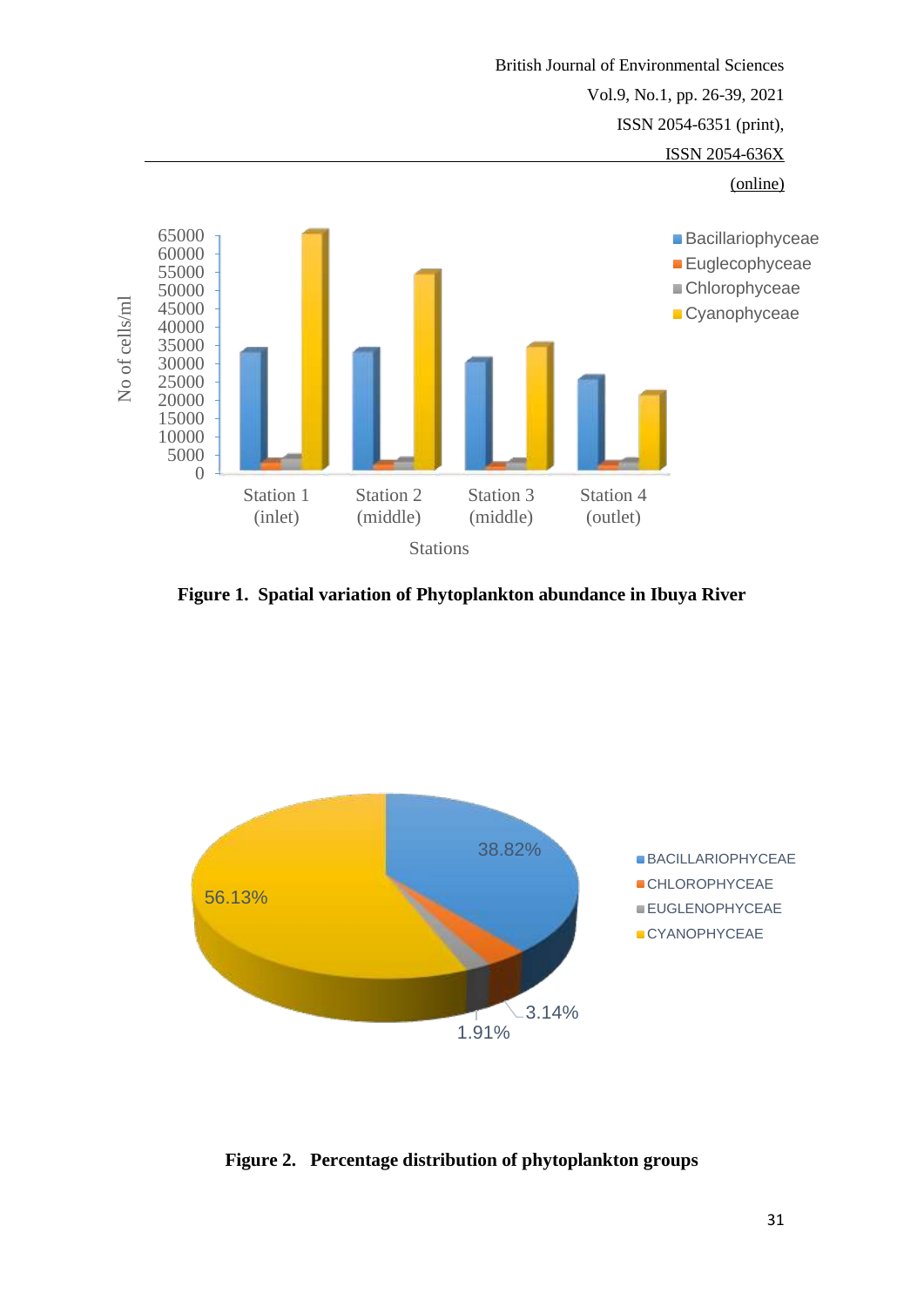|                              | No of cells/ml | Percentage (%) number of |
|------------------------------|----------------|--------------------------|
| <b>BACILLARIOPHYCEAE</b>     |                | phytoplankton            |
| *Aulacoseira granulata       | 43978          | 14.35                    |
| $*Co$ scinodiscus lineatus   | 1235           | 0.40                     |
| *Cymbella sp.                | 338            | 0.11                     |
| *Cyclotella stelligera       | 429            | 0.14                     |
| Diatoma elongatum            | 676            | 0.22                     |
| Ditylum brightwellii         | 325            | 0.11                     |
| *Fragilaria construens       | 33332          | 10.87                    |
| *F. oceanica                 | 23166          | 7.56                     |
| <i>*Frustulia rhomboides</i> | 442            | 0.14                     |
| *F. weinholdii               | 585            | 0.19                     |
| *Gomphonema dubravicense     | 741            | 0.24                     |
| Gyrosigma fasciola           | 507            | 0.17                     |
| *Navicula mutica             | 507            | 0.17                     |
| Nitzschia sigmoidea          | 1079           | 0.35                     |
| Nitzschia sp.                | 1535           | 0.50                     |
| N. spiculum                  | 1995           | 0.65                     |
| Peridinium sp.               | 533            | 0.17                     |
| *Pinnularia biceps           | 403            | 0.13                     |
| *P. cardinalis               | 1326           | 0.43                     |
| <i>*P.</i> gibba             | 494            | 0.16                     |
| $P^*$ . nobilis              | 364            | 0.12                     |
| *Synedra acus                | 1456           | 0.48                     |
| *S. crystallina              | 794            | 0.26                     |
| *S. ulna                     | 1612           | 0.53                     |
| Tabellaria fenestrata        | 1144           | 0.37                     |
| <b>Subtotal</b>              | 118996         | 38.82                    |
| <b>CHLOROPHYCEAE</b>         |                |                          |
| *Closterium acerosum var.    | 702            | 0.23                     |
| elongatum                    |                |                          |
| *C. ehrenbergii menegh       | 351            | 0.11                     |
| *C. lineatum var. africanum  | 468            | 0.15                     |
| *Cosmarium granatum var.     | 390            | 0.13                     |
| concavum                     | 286            | 0.09                     |
| Pandorina morum              |                |                          |
| *Pediastrum duplex           | 442            | 0.14                     |
| Scenedesmus opoliensis       | 611            | 0.20                     |
| S. protuberans               | 949            | 0.24                     |

 **Table 3. Relative Abundance of Phytoplankton organisms in Ibuya River.**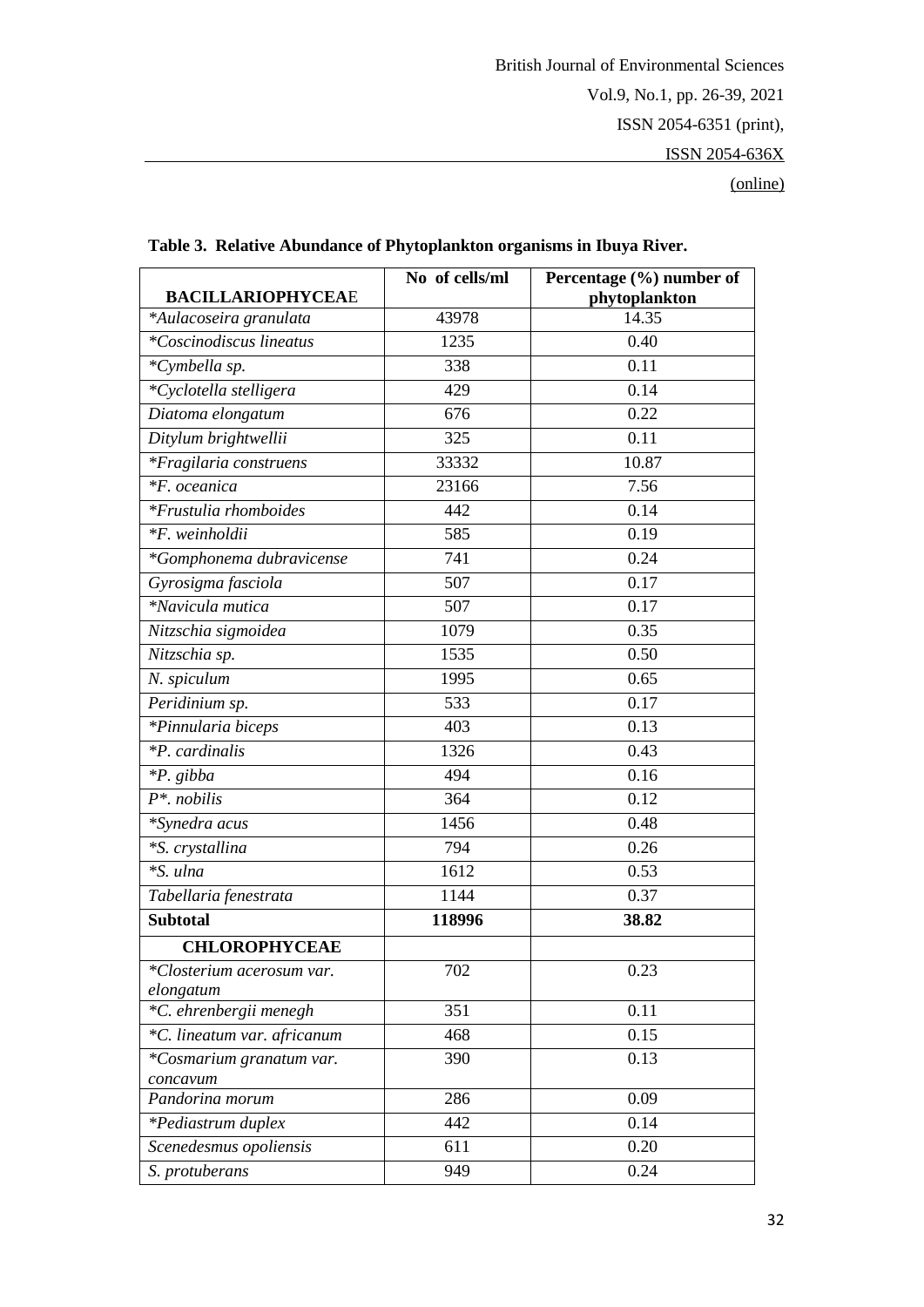British Journal of Environmental Sciences

Vol.9, No.1, pp. 26-39, 2021

ISSN 2054-6351 (print),

ISSN 2054-636X

(online)

| Spirogyra dubra                  | 5421   | 1.77  |
|----------------------------------|--------|-------|
| <b>Subtotal</b>                  | 9620   | 3.12  |
| <b>EUGLENOPHYCEAE</b>            |        |       |
| Euglena ehrenbergii              | 1066   | 0.35  |
| E. oxyuris                       | 624    | 0.20  |
| E. spirogyra ehrenbergii         | 1235   | 0.40  |
| E. tripteris dujardin            | 533    | 0.17  |
| *Phacus longicauda var. torta    | 520    | 0.17  |
| <i>*P. pleuronectes</i>          | 598    | 0.20  |
| *Prorocentrum gracile            | 910    | 0.30  |
| <i>*Trachelomonas planctonia</i> | 364    | 0.12  |
| <b>Subtotal</b>                  | 5850   | 1.91  |
| <b>CYANOPHYCEAE</b>              |        |       |
| *Microcystis aeruginosa          | 600    | 0.20  |
| *Merismopedia punctata           | 159744 | 52.12 |
| <i>*Oscillatoria princeps</i>    | 11710  | 3.82  |
| <b>Subtotal</b>                  | 172054 | 56.13 |

NB: Species with asterisks are pollution indicator.

### **Table 4. Diversity and evenness of phytoplankton in the different sampling stations in Ibuya River**

|                 | Bacillariophyceae |          | Euglecophyceae   |          | Chlorophyceae    |          | Cyanophyceae     |          |  |
|-----------------|-------------------|----------|------------------|----------|------------------|----------|------------------|----------|--|
| <b>Stations</b> | Diversity<br>H)   | Evenness | Diversity<br>(H) | Evenness | Diversity<br>(H) | Evenness | Diversity<br>(H) | Evenness |  |
|                 | 2.60              | 0.90     | 2.73             | 0.94     | 2.68             | 0.93     | 0.47             | 0.34     |  |
|                 | 2.57              | 0.89     | 2.47             | 0.85     | 3.75             | 1.30     | 0.03             | 0.02     |  |
|                 | 2.49              | 0.86     | 2.74             | 0.95     | 2.44             | 0.84     | 1.66             | 0.69     |  |
| $\overline{4}$  | 2.63              | 0.91     | 2.92             | 1.01     | 2.38             | 0.82     | 1.54             | 0.67     |  |

## **DISCUSSION**

## **Physicochemical variables**

Temporal variation in water temperature observed could be attributed to seasonal changes in weather condition since the variable was directly linked to season. Temperature was an important ecological factor as it directly affected the behaviour and productivity of organisms and dissolution of gases in water (Dixit and Tawari, 2007). The water temperatures ranged from 20.30  $^{\circ}$ C to 29.70  $^{\circ}$ C during the study period. This variation could be due to the flow condition, especially in the rainy season when flow velocity was high. The pH of the river was mostly in the neutral/alkaline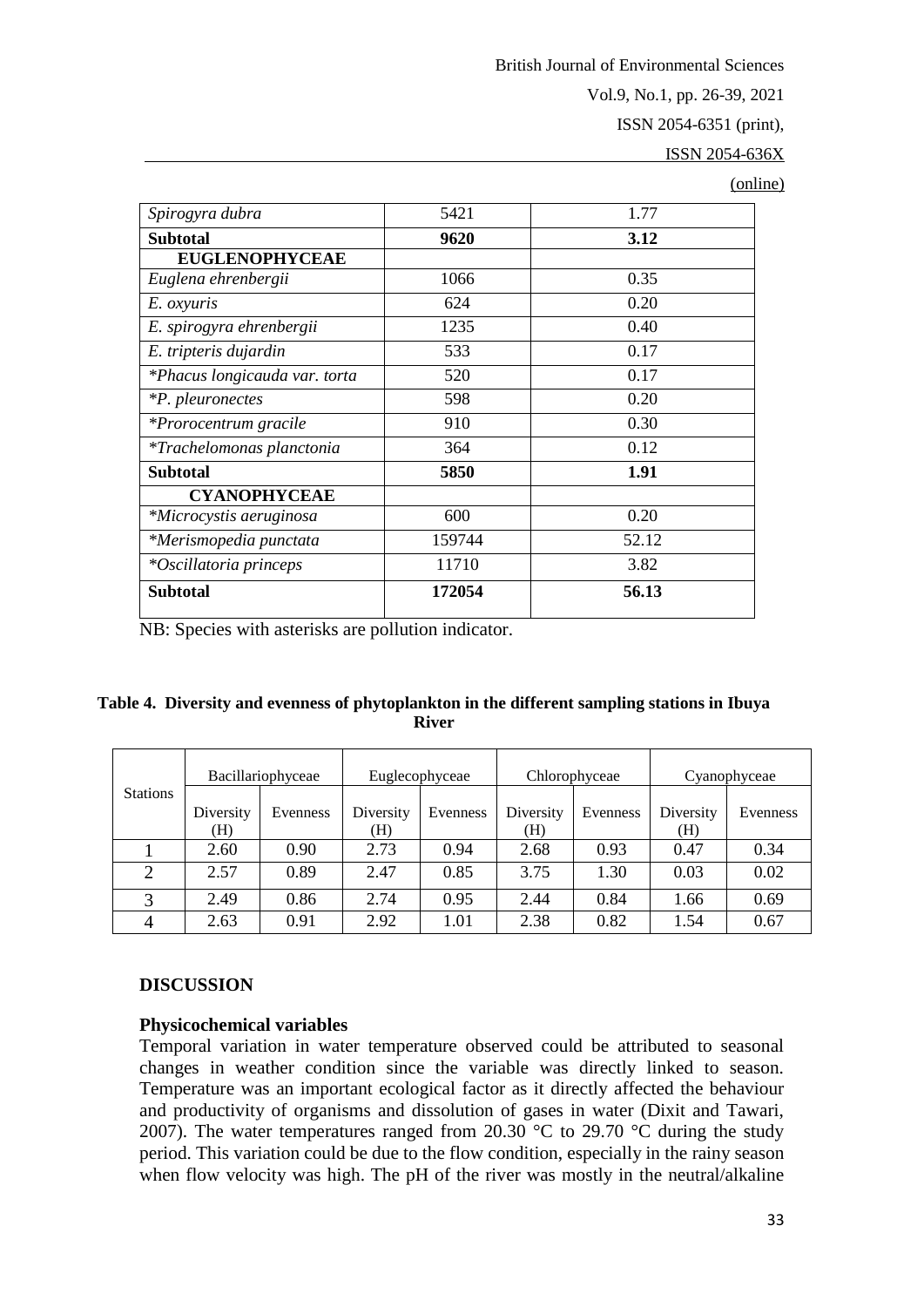#### (online)

range of 6.88 to 8.39 and is within the acceptable level for culturing tropical fish species (Huet, 1977). This range may be conducive for fish since they usually live at pH levels between 6.0 and 9.0, although they may not tolerate a sudden change within this range (Adefemi et al., 2007). Dissolved Oxygen fluctuated between 2.68 mg/L and 8.89 mg/L throughout the study period. DO is one of the most important factors used in determining the quality of water and in this study, the fluctuation in the DO concentration could be attributed to anthropogenic activities from surrounding towns into the water during the period of collection. Higher conductivity and TDS was observed in the dry season and could be due to higher concentrations of dissolved ions in the water bodies at that period. This could be linked to higher water temperature recorded in the dry season which Dixit and Tawari (2007) suggested that it enhances the solubility of salt. Nwonumara, et al. (2016) recorded higher conductivity at Idumayo River in the dry season in their previous study at the same site. According to Koning and Ross (1999) long dry period, low flow condition and high temperature can contribute to high conductivity and these features were typical of the observations made at the study sites in the dry season. The conductivity values recorded in the dry season was above that of unpolluted river according to Koning and Ross (1999), which was an indication that the river is under pollution pressure. Water turbidity, which reflects transparency, is an important criterion for assessing the quality of water. Turbidity values obtained for the Ibuya River was higher than the 5 NTU standards recommended by WHO (2008) which indicates that the entire river generally contains pollutant and could pose problems to aquatic lives. This might be due to surface runoff and wastewater from different anthropogenic activities. Similar higher turbidity values were also recorded by some researchers as compared to the limit set by WHO (Akan et al., 2008; Mebrahtu and Zerabruk 2011; Pal et al., 2013). The levels of cadmium in the water samples were above the standard values of 0.003 mg/L for the survival of aquatic organism (USEPA, 2010). The high levels of Cd obtained in this study might be due to runoff from agricultural lands from surrounding towns. Similarly, a higher concentration of cadmium ranging from 0 to 0.39 mg/L was reported for Warri River, Nigeria by Ayenimo et al. (2005). The value of Pb obtained in this study was above the permissible limit of 0.01 mg/L set by WHO for water quality. Similarly, Apeh and Ekenta (2012) reported mean Pb of  $0.03 \pm 0.02$  mg/L for water obtained from River Benue. Phosphate is the key nutrient also causing eutrophication leading to extensive algal growth (Davies et al., 2009). The results of the present study showed that the maximum phosphate concentration was 68.50 mg/L. The high concentration of phosphate is an indication of pollution since it was above the standard limit of 3.50 mg/L in natural aquatic bodies. This could be as a result of flood water from farmland surrounding the river which brought in soil component associated with fertilizer, detergents and animal faeces which are washed into the river. The value for Nitrate in Ibuya River fluctuated throughout the study period and the high concentration recorded during the dry season might be due to the influx of nitrogen rich flood water that brings about large amount of sewage (Anderson et al., 2006). Comin et al. (1983), stated that high nitrate concentrations in lake is related to inputs from agricultural lands. Generally, in this study, the fluctuations of the physico-chemical factors were influenced by the environment and other anthropogenic inputs.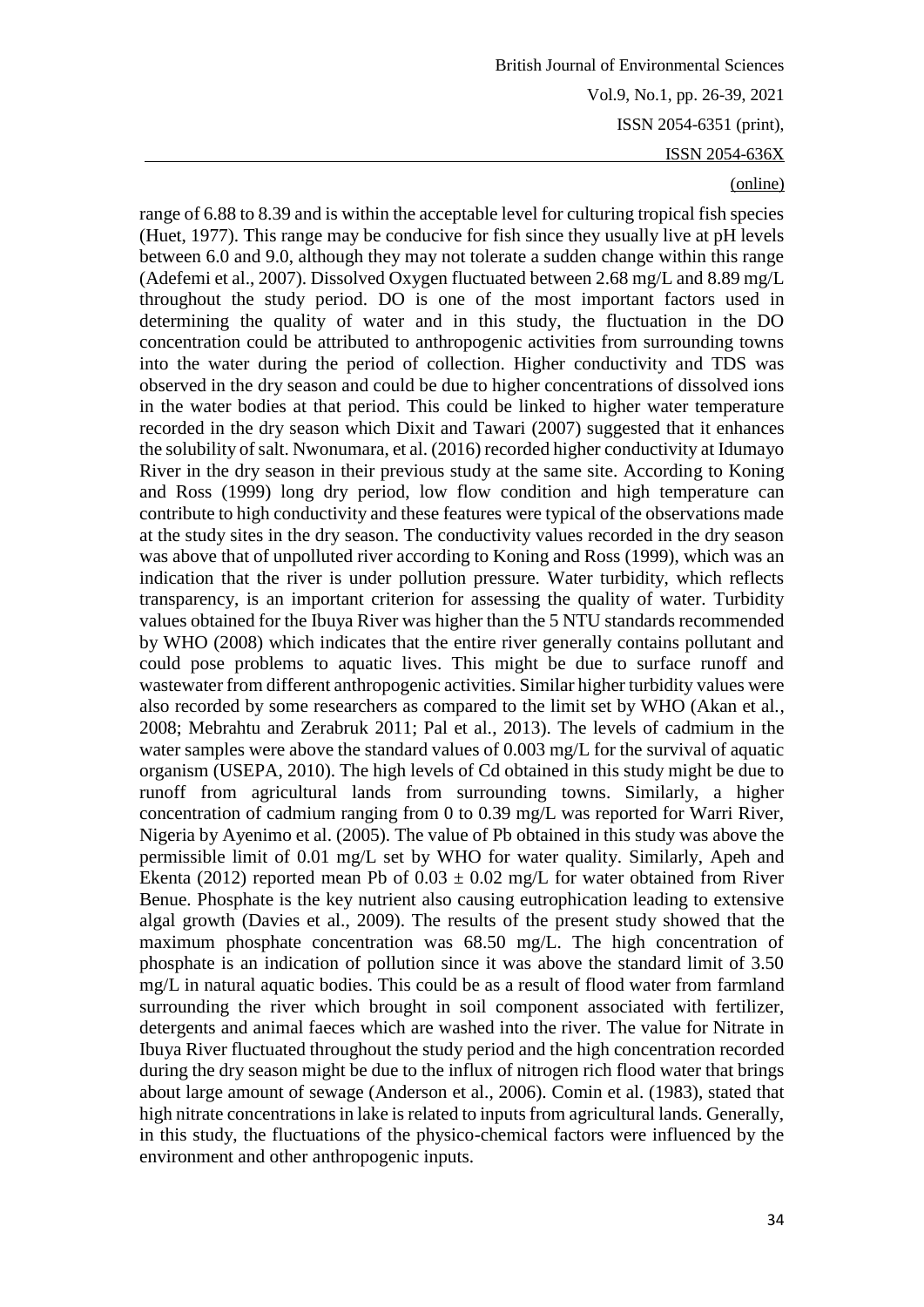# (online)

### **Phytoplankton Species Composition**

Cyanophyceae dominated with 56.13%, followed by Bacillariophyceae, Chlorophyceae, and Euglenophyceae with 38.82 %, 3.14 % and 1.91 % respectively of the relative abundance of Phytoplankton. However, the phytoplankton species composition was dominated by Bacillariophceae with 25 species, followed by Chlorophyceae with 9 species, Euglenophyceae with 8 species and Cyanophyceae with 3 species. The dominance of Cyanophyceae in this river is similar to the findings by Sekadende et al. (2004), Dimowo (2013), and Shakila and Natarajan (2012). There has been report of dominance of blue-green algae in tropical freshwaters despite the greater number of taxa of the diatoms (Gonzalez et al., 2004 and Atobatele et al., 2007). Gonzalez et al. (2004) reported that blue-green algae in a tropical reservoir accounted for more than 75 % of the total plankton. The reservoir was regarded as hypereutrophic, which was as a result of high level of nutrients and biological production. *Merismopedia punctata* recorded the highest relative abundance (52.12 %) followed by *Oscillatoria sp*. (3.82 %) and *Microcystis sp*. (0.2 %). *Merismopedia* and *Microcystis* are colonial forms while *Oscillatoria* is a filamentous form of the blue-green algae. Station 1 and 2 had the highest percentage abundance of blue-green algae (65.40 % and 33.24 %) respectively while station 3 had the lowest value of (0.62 %). Cyanophyta showing more dominance in these stations, was a clear indication of deterioration of water quality. Cyanophyceae recorded no significant difference between seasons though the dry season value was higher compared with the wet season. Oduwole (1997) gave a similar report that among the phytoplankton of Ogunpa and Ona Rivers, the Cyanophyceae were dominant in the dry season. Oben (2000) and Atobatele et al. (2007) opined that the high relative abundance of blue-green algae and their presence either in colonial or filamentous form may be indicative of the influence of organic pollution of the water body.

Bacillariophyceae dominated the species composition of phytoplankton community with 25 species. The result of this study, however, varies considerably from some other studies in Nigeria. Yakubu et al. (2000) recorded 17, 20 and 34 species from Rivers Nun, Orashi and Nkisa respectively while Erondu and Chindah (1991) reported 27 species from New Calabar River. The dominance of diatoms species in the study sites confirms the statement that diatoms are predominant in natural lotic water bodies in the tropics (Chindah and Braide, 2004; Ibiebele and Braide, 1984). *Aulacoseira granulata* dominated the diatoms with 14.35 % followed by *Fragilaria construens* and *F. oceanica* with 10.87 % and 7.56 % respectively in relative abundance. *Aulacoseira* is an R – strategist widespread diatom that can dominate in reservoirs under turbid conditions (Péréz et al., 1999). *Aulacoseira* sp. has been attested to be a cosmopolitan species and is prevalent in prominent water bodies of Nigeria such as Eleiyele reservoir (Imevbore, 1967), River Osun (Egborge, 1973; 1974), Warri River (Opute, 1990), and in the coastal waters of Nigeria extending from Lagos to Cross River (Kadiri, 1999). The composition of diatoms varied across the different sampling stations in Ibuya River. Higher percentage abundance was recorded in station 1 while station 4 had lower percentage abundance. This could be attributed to organic waste, agricultural runoffs and anthropogenic inputs. The presence of these diatoms; *Navicula, Euglena, Nitzschia* and *Synedra* indicates organic pollution in Ibuya River. These species have been known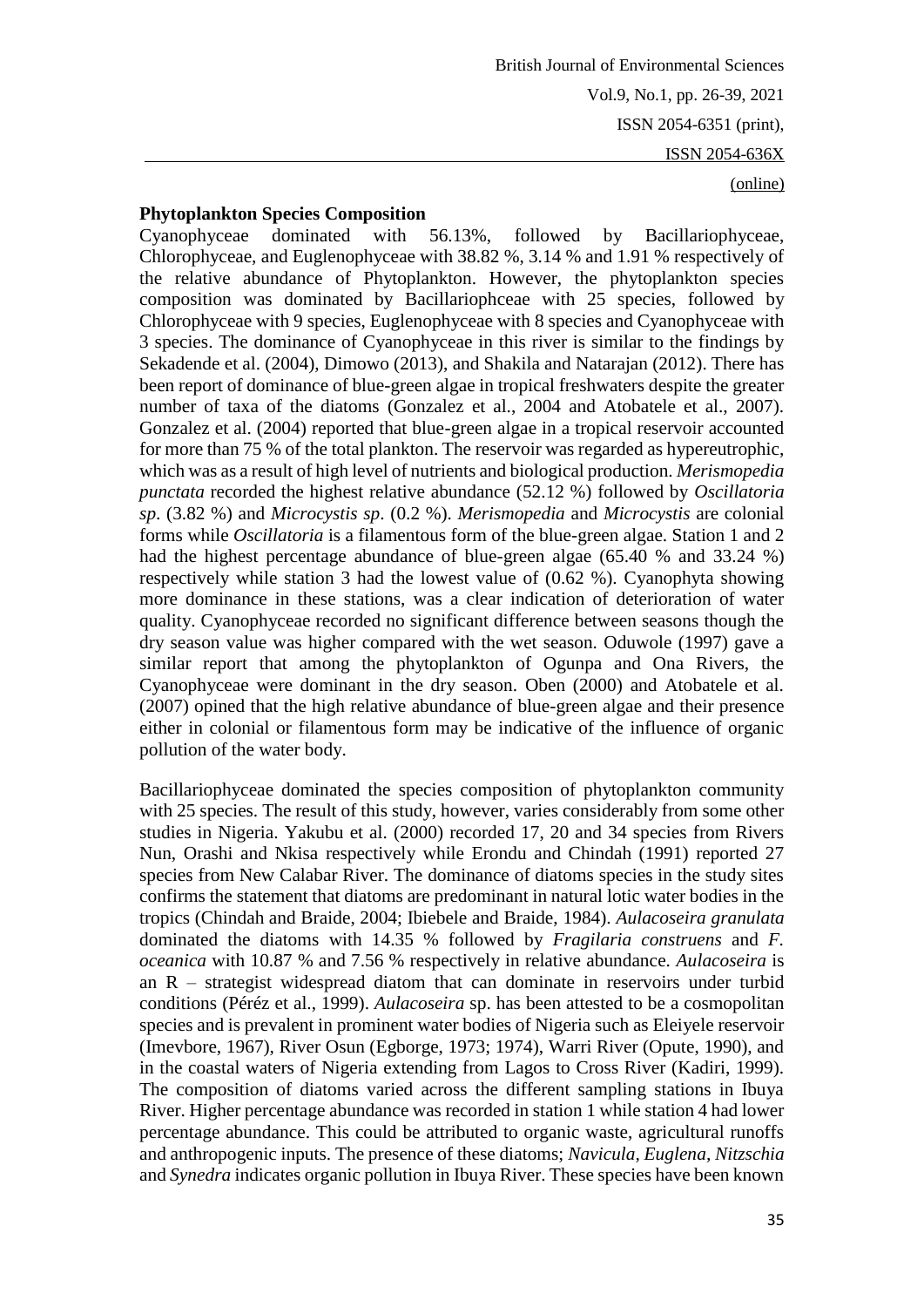### (online)

to tolerate organic pollution (Nwankwo and Akinsoji, 1988; Nwankwo and Amuda, 1993; Passy et al., 2004).

For Chlorophyceae, *Spirogyra dubra* dominated the green algae followed by *Scenedesmus protuberans*. The highest percentage abundance of green algae was recorded in station 1 while the lowest value was recorded in station 3. This suggest that the green algae are mostly freshwater forms that may not tolerate eutrophic or polluted condition. Chlorophyceae fluctuated between seasons and the fluctuations were not significantly different but recorded a higher value during the dry season. Oduwole (1997) reported that among the phytoplankton of Ogunpa and Ona rivers, the Chlorophyceae were dominant in the rainy season. For Euglenophyceae, *Euglena spirogyra* dominated the euglenoids in Ibuya River followed by *E. ehrenbergii* and *Prorocentrum gracile.* The presence of species such as *Euglena, Phacus* and *Trachelomonas* is an indication that the water is tending towards pollution. Abubakar (2007) indicated that Euglenophyceae were common in environments rich in decaying organic matter, and large populations of *Euglena* were favored by the presence of high levels of dissolved organic compounds and high temperatures. Kim and Boo (2001) in their study on temporal changes of euglenoids and their relationships to environmental variables referred to green eugleniods as eutrophic species that are abundant in locations rich in organic and inorganic matter. Euglenoids such as *Phacus* have been reported in polluted waters; however, small species like *Trachelomonas* having high surface to volume ratio, are favoured in oligotrophic waters compared to large sized planktonic algae (Kim and Boo, 2001).

## **CONCLUSION**

The effects of anthropogenic stress of aquatic ecosystem can be identified through water quality assessment and the phytoplankton structure. Some physico-chemical (conductivity, TDS, turbidity, Pb, Cd, phosphate and nitrate) variable was above that of unpolluted sites while some phytoplankton species that are indicators of pollution were recorded. Hence, low diversity of most phytoplankton families recorded shows that the river is on the verge of being polluted. Hence, anthropogenic activities around the river should be regulated to ensure its protection and conservation. This might contribute to national development through provision of good water for domestic use and food.

# **REFERENCES**

- Abubakar, M. M. (2007) The phytoplankton community of a semi lake, Nguru Lake. Kano *Journal for Science Education*, 4(1): 16-21.
- Adefemi, O. S., Asaolu, S. S. and Olaofe, O. (2007) Assessment of the physicochemical Status of water samples from Major Dams in Ekiti State, Nigeria. *Pakistan Journal of Nutrition*. 6(6) 657-659.
- Akan, J. C., Abdulrahman, F. I., Dimari, G. A and Ogugbuaja, V. O. (2008) Physicochemical determination of pollutants in wastewater and vegetable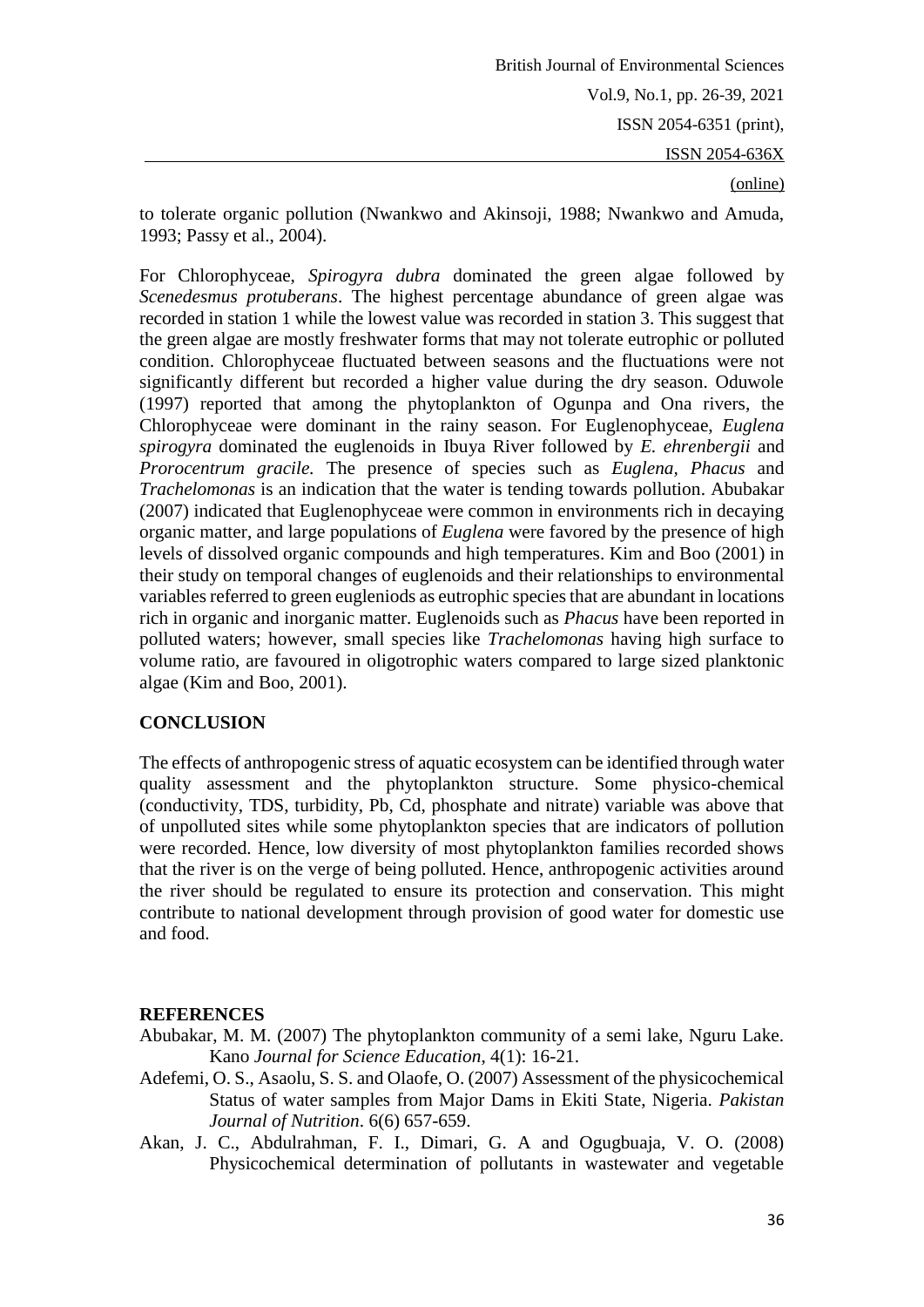ISSN 2054-6351 (print),

ISSN 2054-636X

#### (online)

samples along the Jakara wastewater channel in Kano Metropolis, Kano State, Nigeria. *European Journal of Scientific Research*, 23(1): 122-133.

- American Public Health Association (APHA) (1998) Standard methods for the examination of water and wastewater. 20<sup>th</sup> edition. American Public Health Association Inc., New York. pp 1193
- American Public Health Association (APHA) (2005) Standard methods for the examination of water and wastewater. Fourth edition. Washington D.C. 1076pp.
- Anderson, B. S., Phillips, B. M., Hunt, J. W., Connor, V., Richard, N. and Tjeerdema, R. S. (2006) Identifying primary stressors impacting macroinvertebrates in the Salinas River (California, USA): Relative effects of pesticides and suspended particles. *Journal of Environmetal Pollution,* 141:402–408.
- Anna-lissa, H. & Galina, L. (1999) Effects of nutrient load on species composition and productivity of phytoplankton in Lake Ladoga. Boreal Environmental Resources, 4: 215-227.
- Apeh, S. and Ekenta, O. E. (2012) Assessment of surface water quality of River Benue at Makurdi. *Journal of Emerging Trends in Engineering and Applied Sciences,* 3(6): 904-913.
- Asonye, C. C., Okolie, N. P., Okenwa, E. E. and Iwuanyanwu, U. G. (2007) Some physicochemical characteristics and heavy metals profiles of Nigerian rivers, streams and waterways. *African Journal of Biotechnology*. 6(5): 617-624
- Association of Analytical Chemist (AOAC) (2010) Official method of analysis Association of analytical Chemist, 18<sup>th</sup> Ed. Gaithersburg, Maryland, USA, AOAC International. pp 201.
- Atobatele, O. E., Ugwumba, O. A. and Morenikeji, O. A. (2007) Taxa composition, abundancen, abundance, distr, distribution and diversity of the plankton organisms of River Ogunpa, Ibadan, Nigeria. *Ife Journal of Science,* 9 (1): 17- 22.
- Ayenimo, J. G., Adeeyinwo, C. E. and Amoo, I. A. (2005) Heavy Metal Pollutants in Warri River, Nigeria. *Kragujevac Journal of Science.* 27:43-50.
- Botes, L. (2003) Phytoplankton Identification Catalogue, Saldanha Bay, South Africa, GloBallast Monograph Series No. 7. IMO London. pp 88.
- Carter, A. (2000) How pesticides get into water and proposed reduction measures. Pesticide Outlook, 1: 149-156.
- Chindah, A. C. and Braide, S. A. (2004) The physicochemical quality and phytoplankton community of tropical waters: A case of four biotopes in the lower Bonny River, Niger Delta, Nigeria. *Caderno de Pesquisa Ser. Bio*. 16(2): 7-35
- Comin, F. A., Alonso, M., Lopez, P. and Camelles, M. (1983) Limnology of Gallocenta Lake, Argon, North Eastern Spain. *Hydrobiologia,* 105:207-221.
- Davies, O. A., Abowei J. F. N. and Tawari, C. C. (2009) Phytoplankton community of Elechi Creek, Niger Delta, Nigeria - A nutrient polluted tropical creek. *American Journal of Applied Sciences,* 6(6): 1143-1152.
- Dimowo, B. O. (2013) Monthly spatial occurrence of phytoplankton and zooplankton in River Ogun, Abeokuta, Ogun State, Southwest Nigeria. *International Journal of Fisheries and Aquaculture.* Vol. 5(8):193-203p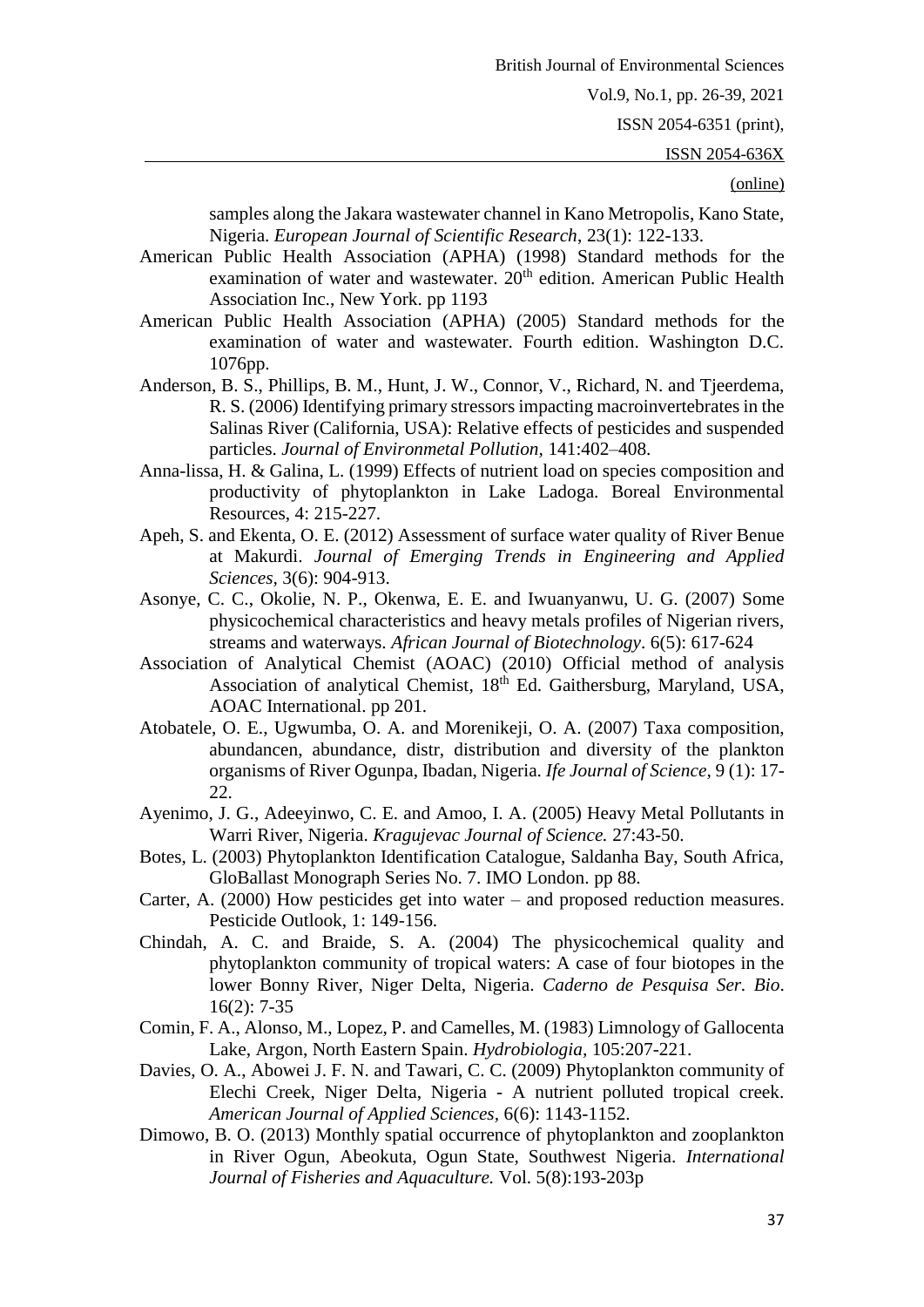ISSN 2054-6351 (print),

ISSN 2054-636X

- Dixit, S. and Tiwari, S. (2007) Effective utilization of an aquatic weed in an ecofriendly treatment of polluted water. *Journal of Applied Science and Environmental Management,* 11(3):41-44.
- Egborge, A. B. M. (1973) A preliminary checklist of the phytoplankton of the River Oshun, Nigeria. *Freshwater Biology*. 3: 569-572.
- Egborge, A. B. M. (1974) The seasonal variation and distribution of phytoplankton of River Oshun, Nigeria. *Freshwater Biology.* 4: 177-191
- Erondu, E. S. and Chinda, A. C. (1991) Variations in the physicochemical features and phytoplankton of new Calabar River at Aluu, Rivers State, Nigeria. Nigerian Institute of Oceanography and Marine Research, Tech, Paper No. 75: 3-18.
- Gonzalez, E. J. Ortaz, M., Penaherrera, C. and Matos, M. L. (2004) Phytoplankton from a hypereutrophic tropical reservoir (Pao-Cachinche, Venezuela): abundance, biomass and primary production. *Interciencia* 29(10):548-555
- Huet, M. (1977) *Text Book of Fish Culture, Breeding and cultivation of fish.* 2nd edition, News Book Publ. University Press, Cambridge, pp 438.
- Hutchinson, G. E. (1967) *A Treatise on Limnology.* Vol. II. John Wiley and Sons Inc., N.Y., pp 115.
- Ibiebele, D. D. and Braide, S. A. (1984) Oshika Oil Spill Incident: Case Study Four years after the spill. Proc. of the International Seminar on the Petroleum Industry and the Nigerian Env. Port Harcourt:  $20 - 23$ .
- Imevbore, A. M. A. (1967) Hydrobiology and Plankton of Eleiyele reservoir, Ibadan, Nigeria. *Hydrobiologia*, 30: 154-176
- Jeje, C. Y. and Fernando, C. H. (1986) *A practical guide to the identification of Nigerian Zooplankton*. Kainji Lake Research Institute. pp 142.
- Kadiri, M. O. (1999) Phytoplankton distribution in some coastal waters of Nigeria. *Nigerian Journal of Botany*, 12(1): 51-62.
- Kim, J. T. and Boo, S. M. (2001) The relationship of green euglenoids to environmental variable in Jeonjucheon, Korea. *Korean Journal of Limnology* 34(2): 81-89.
- Koning, N. & Ross, J. C. (1999) The continued influence of organic pollution on the water quality of turbid Modder River.Water Science for Africa, 25:285 -292.
- Mebrahtu, G. and Zebrabruk, S. (2011) Concentration of heavy metals in drinking water from urban areas of the Tigray Region, Northern Ethiopia. *Maejo international Journal of Science and Technology*; 3: pp 105.
- National Instutute of Oceanography (NIO) (2004) Phytoplankton Identification Manual. First Edition. X.N. Verlencar, Somshekar Desai, National Institute of Oceanography Dona Paula, Goa. 1-40.
- Nguetsop, V. F. (1990) Algal flora of some swamp has Cyrtosperma Senegalese in the area of Yaounde. Memory Master in Life Science, University of Yaounde. 88pp
- Nwankwo, D. I. (2004) Studies on the Environmental preference of bluegreen algae (Cyanophyta) in Nigeria coastal Water. *The Nigeria Environmental Society Journal,* 5(1): 44-51
- Nwankwo, D. I. and Akinsoji, A. (1988) Periphyton algae of a eutrophic creek and their possible use as indicator. *Nigerian Journal of Botany,* 1: 47-54.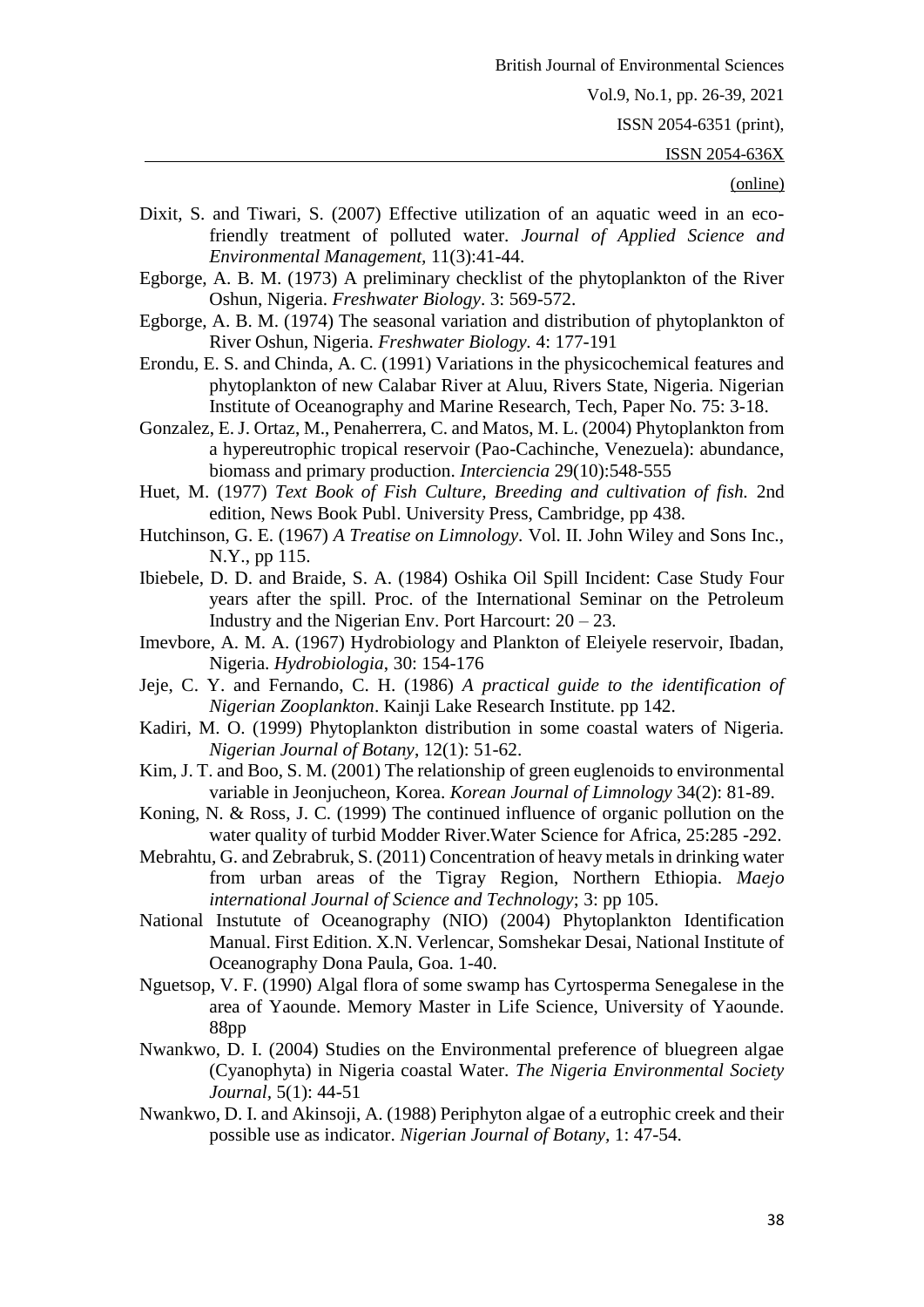ISSN 2054-6351 (print),

ISSN 2054-636X

- Nwankwo, D. I. and Amuda, S. A. (1993) Pesiphytic diatoms on three flouting aquatic macrophytes in a polluted South-West Nigerian Creek. *Internatonal Journal of Ecology and Environmental Sciences* 19:pp 10
- Nwonumara, G. N. (2018). Water Quality and Phytoplankton as Indicators of Pollution in a Tropical River. *Proceedings of 6th NSCB Biodiversity Conference; Uniuyo 2018.* pp 83 – 89.
- Nwonumara, G. N., OKogwu, O. I., Ani, C. & Nwinyimagu, A. J. (2016) Physicochemistry and Phytoplankton characteristics of two Tropical Rivers in Ebonyi State, Souheast Nigeria. *Indian Journal of Ecology*, 43(2): 443 – 448.
- Oben, B. O., (2000) *Limnological assessment of the impact of agricultural and domestic effluent on three man-made lakes in Ibadan, Nigeria*. Ph.D. Thesis, University of Ibadan. pp 334
- Oduwole, G. A. (1997) Indices of pollution in Ogunpa and Ona Rivers, Ibadan: physico-chemical parameters, trace metal and plankton studies Ph.D. Thesis, University of Ibadan. pp 293
- Onyema, I. C. (2007) The phytoplankton composition, Abundance and Temporal Variation of a Polluted Estuarine Creek in Lagos Nigeria. *Turkish Journal of Fisheries and Aquatic Science.* 7:89-96.
- Opute, F. I. (1990) Phytoplankton flora of the Warri/Forcados Estuary of Southern Nigeria. *Hydrobiologia* 208:101-109
- Pal, A., Kumari, A and Zaidi, J. (2013) Water quality index (WQI) of three historical lakes in mahoba district of bundelkhand region, Uttar Pradesh, India. *Asian Journal of Science and Technology*, 4(10): 048-053.
- Passy, S. I., Bode, R.W., Cawlson, D. M. and Novak M. A. (2004) Comparative Environmental Assessment in the studies of benthic diatom, macroinvertebrate and fish Communities International *Review of Hydrobiology.* 89(2):121-138
- Perez, M. C., Bonilla, S. and Martinez, G. (1999) Phytoplankton community of a polymictic reservoir, La Plata River Basin, Urugauy. *Rev. Brasil. Biol*., 59(4) 535-541
- Prescott, G. W. (1954) How to know the freshwater algae. WM.C Brown Company. pp 211.
- Sekadende, B. C., Mbonde, A. S. E., Shayo, S. and Lyimo, T. J. (2004) Phytoplankton species diversity and abundance in satellite lakes of Lake Victoria basin (Tanzanian side), *Tanzania Journal of Science.* 31:1.
- Shakila, H. and Natarajan, S. (2012) Phytoplankton Diversity and its Relationship to the Physico–Chemical Parameters in the Temple Pond of Thiruporur, Chennai*. International Journal of Environmental Biology,* 2(2):81-83.
- Shannon, C. E. and Wiener, W. (1949) The mathematical theory of communication Urban.Univ. Illinois Press. Illinois, pp 125.
- Singh, R. P. and Mathur P. (2005) Investigation of variations in physicochemical characteristics of a fresh water reservoir of Ajmer city, Rajesthan, *Indian Journal of Environmental Science*, 9:57-61.
- USEPA, (2010) List of contaminants and their maximum contaminant level (MCLs). URL: http://water.epa.gov/drink/contaminants/index.cfm#List. Accessed on 26-12-2010.